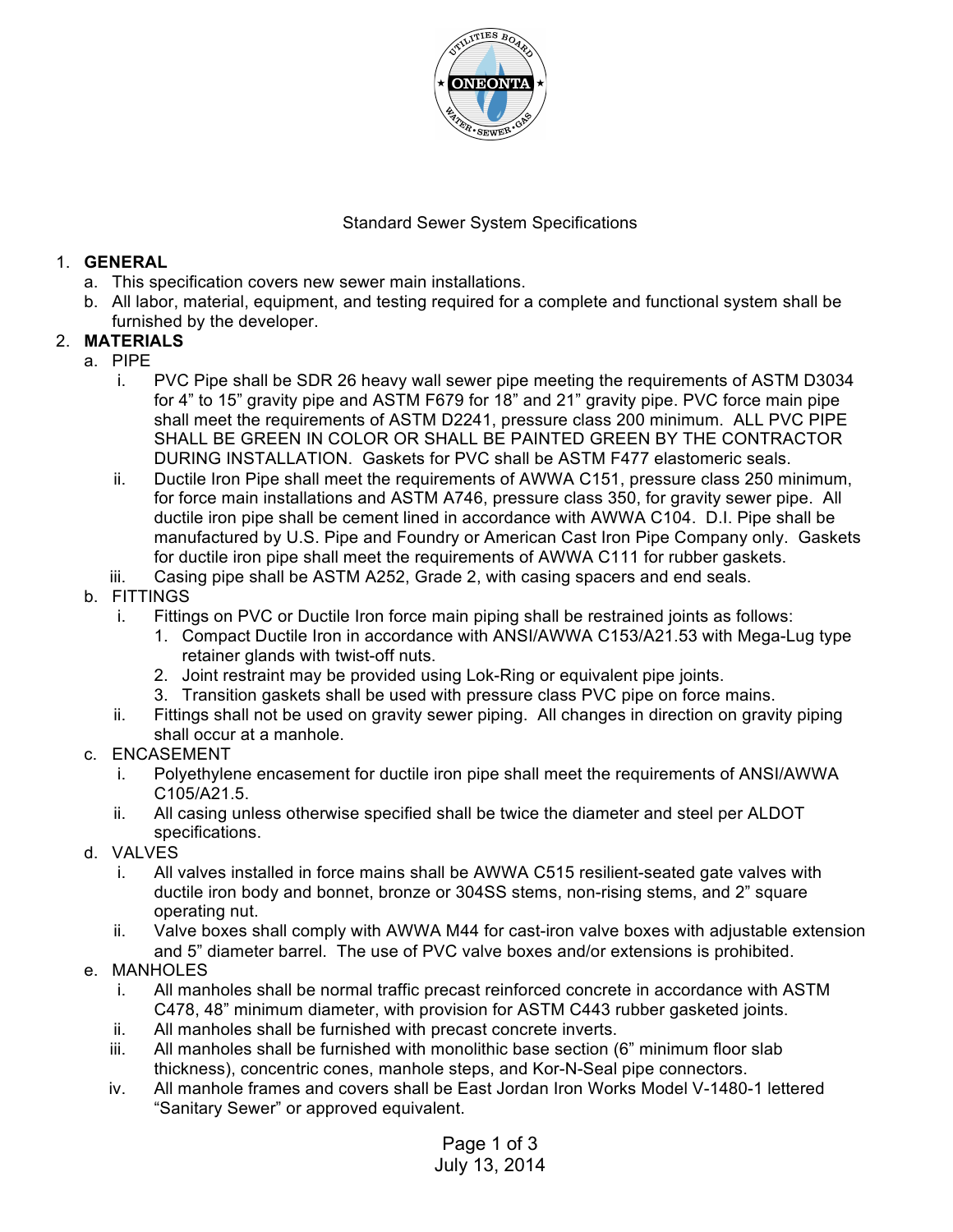

- f. MISCELLANEOUS ACCESSORIES
	- i. External Manhole Sealing Sleeve to prevent inflow and infiltration shall be as manufactured by Sealing Systems, Inc. or approved equivalent.

# 3. **INSTALLATION**

- a. PIPE
	- i. Ductile iron force main and gravity sewer pipe shall be installed in accordance with AWWA C600.
	- ii. PVC force main pipe shall be installed in accordance with AWWA M23. PVC gravity sewer pipe shall be installed in accordance with ASTM D2321.
	- iii. Pipe shall be installed with a minimum of 36" of cover.
	- iv. Manholes shall be installed at all changes in direction on gravity sewer piping.
	- v. All gravity sewer pipe shall be bedded in a minimum of 6" of ALDOT #57 stone.
	- vi. PVC gravity sewer pipe and all gravity sewer pipe in rock trenches shall be backfilled to 12" minimum above the pipe with ALDOT #8910 stone.
	- vii. Ductile iron gravity sewer pipe shall be backfilled to 12"minimum above the pipe with material free of particles larger than 1".
	- viii. All trenches under paving shall be backfilled completely with ALDOT #8910 stone.
	- ix. All pipe shall have 12 gauge solid copper green locator wire installed 12" above main.
- b. FITTINGS
	- i. Restrained joint ductile iron fittings shall be installed at all changes in direction on force main piping in accordance with AWWA C600.
- c. POLYETHYLENE ENCASEMENT
	- i. Install polyethylene encasement in accordance with ASTM A674 or AWWA C105.
- d. VALVES
	- i. Install resilient seat gate valves with stem pointing up in accordance with AWWA C600.
	- ii. Valve boxes are required at all valves and shall be installed true and plumb, with top of box flush with grade.
- e. MANHOLES
	- i. Install precast concrete manhole sections with gaskets in accordance with ASTM C891.
	- ii. Set tops of frames and covers flush with final grade in pavement areas and 3" above finished grade in unpaved areas unless specifically noted otherwise.
	- iii. Use precast concrete grade rings for final grade adjustment. The use of brick and mortar is prohibited.
- f. MISCELLANEOUS ACCESSORIES
	- i. Exterior Manhole Sealing Sleeve Install sleeves at all manhole joints and at the frame and cover connection to the grade rings after manhole and all grade rings are set. Follow manufacturer's written installation instructions.

# 4. **TESTING**

- a. All new force mains shall be pressure tested at a minimum of 1.5 times the anticipated working pressure or 150 psi, whichever is greater, for a minimum duration of 6 hours. Pressure charts shall be provided to the Board.
- b. All new force mains shall be leak tested in accordance with AWWA C600 for ductile iron or AWWA C605 for PVC.
- c. All new gravity mains shall be air tested according to UNI-B-6.
- d. All manholes shall be vacuum tested according to ASTM C1244.